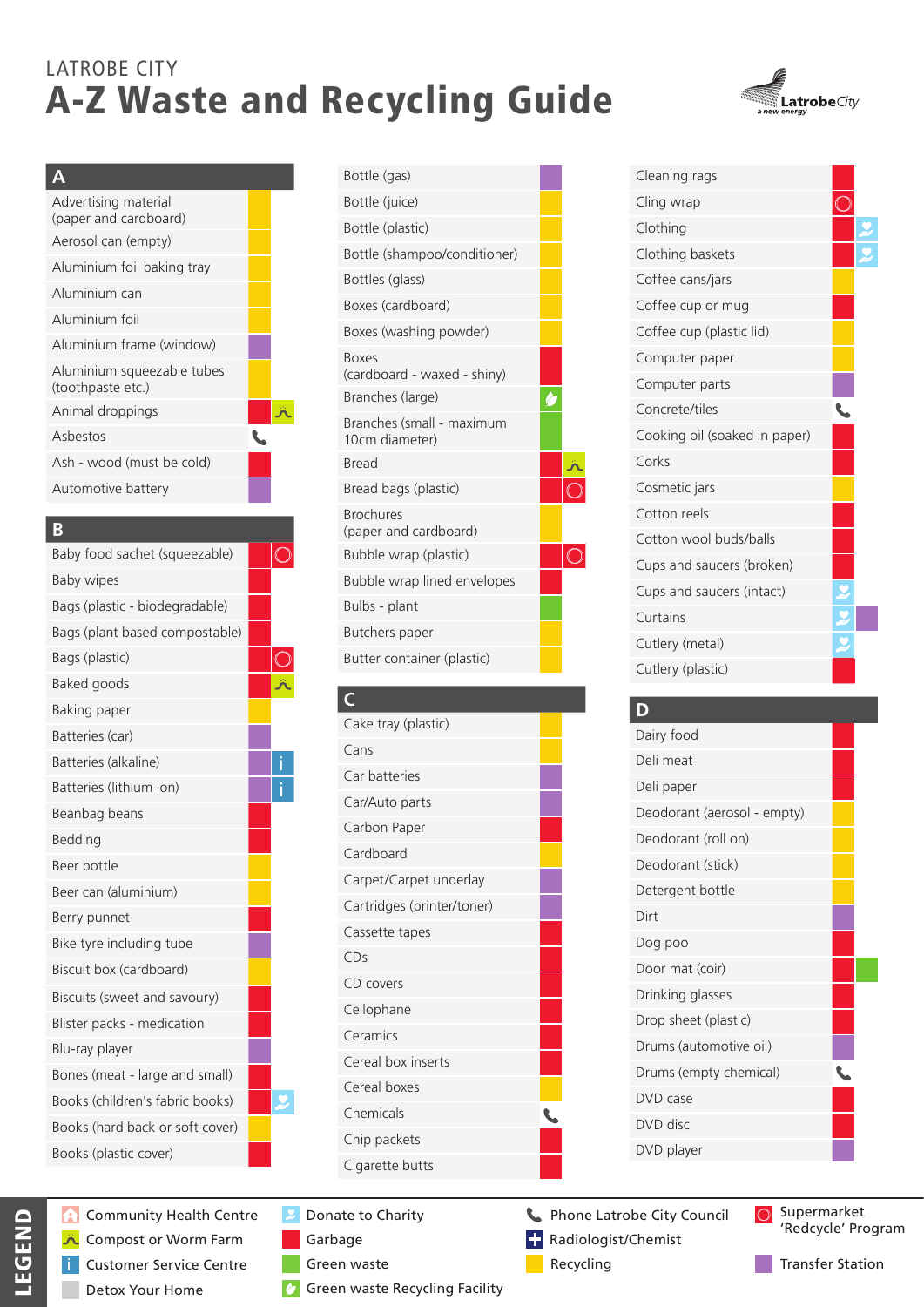#### **E**

| Egg carton (cardboard)               |  |
|--------------------------------------|--|
| Egg carton (foam)                    |  |
| Eggs                                 |  |
| Egg shells                           |  |
| Electrical appliances<br>(microwave) |  |
| Electrical appliances                |  |
| F-waste                              |  |
| Envelopes (bubble wrap)              |  |
| Envelopes (incl. with windows)       |  |
| Expanded polystyrene                 |  |

### **F**

| Fabric (cotton)                                                          |  |
|--------------------------------------------------------------------------|--|
| Fats (absorb in paper towel<br>or newspaper)                             |  |
| Fire extinguisher                                                        |  |
| Flowers                                                                  |  |
| Fluorescent tube                                                         |  |
| Fly spray can (empty)                                                    |  |
| Fly trap                                                                 |  |
| Foam cups                                                                |  |
| Foil (aluminium - roll to tennis<br>ball size)                           |  |
| Food cans                                                                |  |
| Food waste and scraps<br>(incl. takeaway, leftovers and<br>spoiled food) |  |
| Formula tins                                                             |  |
| Freezer                                                                  |  |
| Fridge                                                                   |  |
| Frozen foods<br>(remove plastic packaging)                               |  |
| Frozen vegetable bag                                                     |  |
| Fruits boxes - juice                                                     |  |
| Fruit fly infested fruit<br>(tie up in compostable liner)                |  |
| Fruit                                                                    |  |
| Furniture                                                                |  |
| Frying pan                                                               |  |

### **G**

LEGEND

| Garden prunings  |
|------------------|
| Gas bottle       |
| Glass (broken)   |
| Glass (drinking) |
| Glass (mirror)   |
| Glass (pyrex)    |
| Glass (window)   |

Community Health Centre A Compost or Worm Farm ة Customer Service Centre i Detox Your Home

| Glass (windscreen)       |  |
|--------------------------|--|
| Glass bottles            |  |
| Glass jars               |  |
| Glasses (reading)        |  |
| Globe (fluorescent tube) |  |
| Globe (light)            |  |
| Glossy paper             |  |
| Grains                   |  |
| Grass clippings          |  |
| Greaseproof paper        |  |
|                          |  |

### **H**

| Hair (pet or human)   |
|-----------------------|
| Hairspray can (empty) |
| Hoses                 |
| Household battery     |
| Household rubbish     |
| Household wipes       |
|                       |

## Ice cream container Ice cream wrapper Ink cartridges iPad Iron (scrap)

### **J**

**I**

| Jars (glass)                           |  |
|----------------------------------------|--|
| Juice bottle                           |  |
| Juice carton                           |  |
| Junk mail<br>(remove plastic wrapping) |  |
|                                        |  |

### **K** Kettle

Kitty litter

# **L**

| Laminated paper                                   |  |
|---------------------------------------------------|--|
| Laptop                                            |  |
| Lawn clippings                                    |  |
| Lead                                              |  |
| Leaves                                            |  |
| Lever arch folders<br>(cardboard, metal, plastic) |  |
| Light globes                                      |  |
| Lobster shells                                    |  |
| Lolly bag                                         |  |
| Lolly wrapper                                     |  |
| Long-life cartons                                 |  |
|                                                   |  |

# Donate to Charity

- Garbage
- Green waste
	- Green waste Recycling Facility

### **M**

| I VII                                  |  |
|----------------------------------------|--|
| Magazines                              |  |
| Make-up bottles                        |  |
| Make-up jars                           |  |
| Margarine container                    |  |
| <b>Mattress</b>                        |  |
| Meat                                   |  |
| Meat tray (plastic)                    |  |
| Meat tray (styrene)                    |  |
| Medicine (expired)                     |  |
| Medicine bottle<br>(glass and plastic) |  |
| <b>Medicines</b>                       |  |
| Microwave oven                         |  |
| Milk bottle (glass and plastic)        |  |
| Milk carton                            |  |
| Milk crates                            |  |
| Mirror                                 |  |
| Mobile phones                          |  |
| Motor oil                              |  |
|                                        |  |

## **N**

| Nappies (baby and adult<br>incontinence pads) |  |
|-----------------------------------------------|--|
| Newspaper                                     |  |
| Newspaper (shredded)                          |  |
| <b>Nuts</b>                                   |  |

#### **O** Office paper Oil (motor) Onion Ä Oven Ovenware (pots, pans, pyrex) Y Oyster shell

## **P**

| Paints                         |  |
|--------------------------------|--|
| Pallet (plastic and wooden)    |  |
| Paper                          |  |
| Paper (baking and greaseproof) |  |
| Paper (glossy)                 |  |
| Paper napkins                  |  |
| Paper (shredded)               |  |
| Paper (waxed)                  |  |
| Paper bags                     |  |
| Paper plates                   |  |
| Paper towel                    |  |
| Paper towel rolls (cardboard)  |  |
| Pasta                          |  |

Phone Latrobe City Council

Recycling

O Supermarket 'Redcycle' Program Radiologist/Chemist

Transfer Station